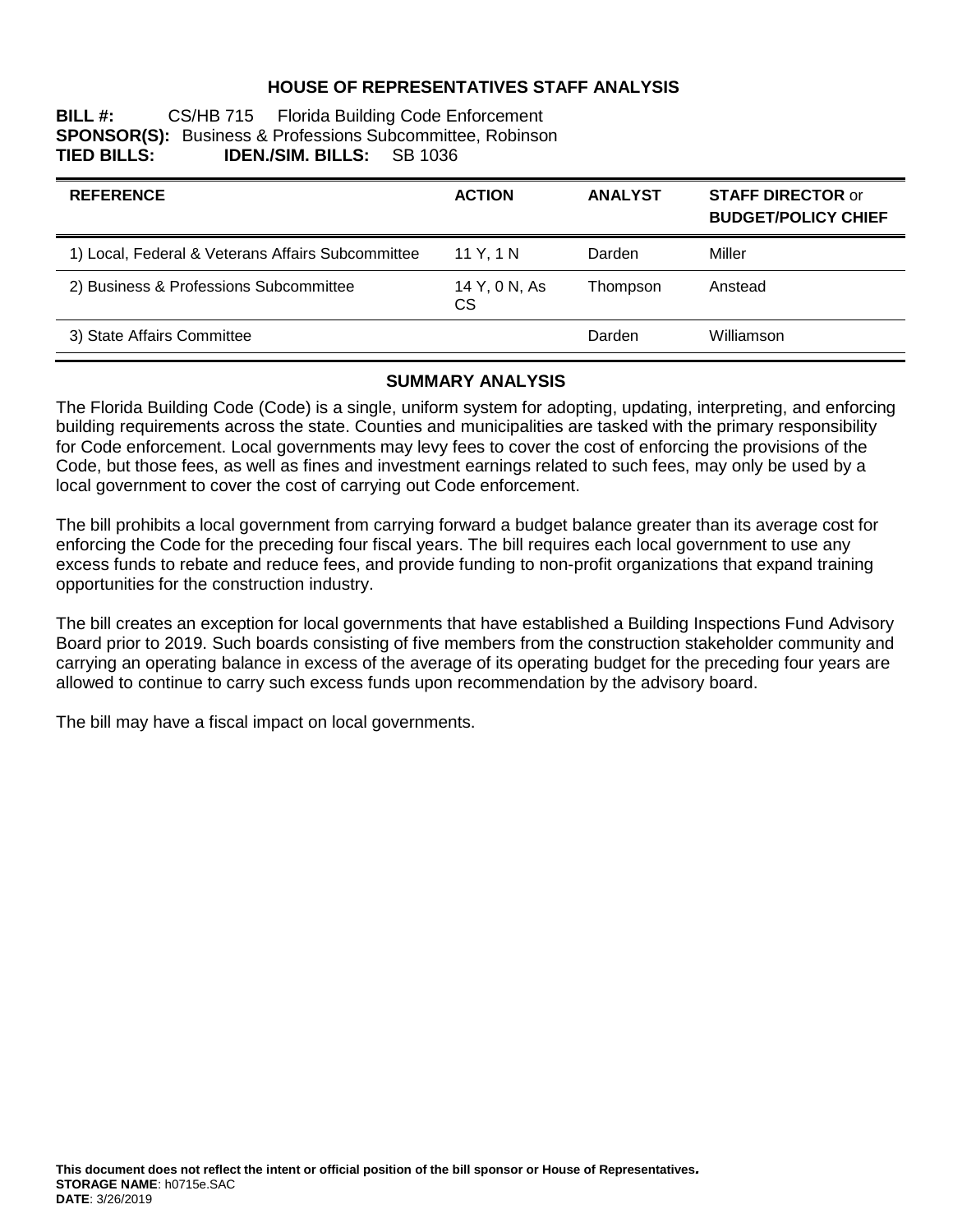# **FULL ANALYSIS**

# **I. SUBSTANTIVE ANALYSIS**

# A. EFFECT OF PROPOSED CHANGES:

#### **Present Situation**

#### Florida Building Code

The Florida Building Code (Code) provides for the "adoption, updating, amendment, interpretation, and enforcement" of a single uniform state building code.<sup>1</sup> The Code is intended to provide effective and reasonable protection for the public health, safety, and general welfare of the state's residents while providing sufficient flexibility to allow for construction that is affordable and promotes competition, innovation, and the deployment of new technology. The standards established by the Code focus on providing for public health and life safety, while providing for the protection of property as appropriate. The Florida Building Commission is primarily responsible for ensuring the Code is aligned with the most up-to-date construction industry standards.<sup>2</sup>

Local governments play a significant role in enforcing the Code. $3$  Local governments are authorized to regulate building construction in most cases.<sup>4</sup> Counties and municipalities may, subject to an interlocal agreement between them, create an enforcement district for the purpose of enforcing the Code.<sup>5</sup> Local governments may request the support of state and regional agencies with special expertise in building code standards and the licensing of contractors and design professionals to aid in the process of Code enforcement.<sup>6</sup>

#### Florida Building Code Fees

Local governments are authorized to levy fees to cover the cost of enforcing the provisions of the Code.<sup>7</sup> The fees, including any fines or investment earnings related to the fees, may only be used to carry out the local government's Code enforcement responsibilities. Meeting these responsibilities imposes direct and reasonable indirect costs related to:<sup>8</sup>

- The review of building plans, building inspections, re-inspections, and building permit processing;
- Building code enforcement;
- Fire inspections associated with new construction;
- Training costs associated with enforcement of the Code: and
- Enforcement action pertaining to unlicensed contractor activity, to the extent not funded by other user fees.

Local governments are prohibited, however, from requiring additional fees for:<sup>9</sup>

- Providing proof of licensure pursuant to ch. 489, F.S.;
- Recording or filing a license issued; and
- Providing, recording, or filing evidence of workers' compensation insurance coverage required by ch. 440, F.S.

 $5$  S. 553.80(2)(a), F.S.

 $\overline{a}$ 1 S. 553.72(1), F.S.

 $2^2$  S. 553.72(3), F.S.

<sup>&</sup>lt;sup>3</sup> See s. 553.72(2), F.S. (legislative intent for local governments to have the power to inspect all buildings, structures and facilities in their jurisdiction).

 $4$  S. 553.80(1), F.S.

 $6$  S. 553.80(5), F.S.

<sup>7</sup> Ss. 553.80(7), 125.56(2), and 166.222, F.S.

 $8$  S. 553.80(7)(a), F.S.

 $9^9$  S. 553.80(7)(d), F.S.

**STORAGE NAME**: h0715e.SAC **PAGE: 2 DATE**: 3/26/2019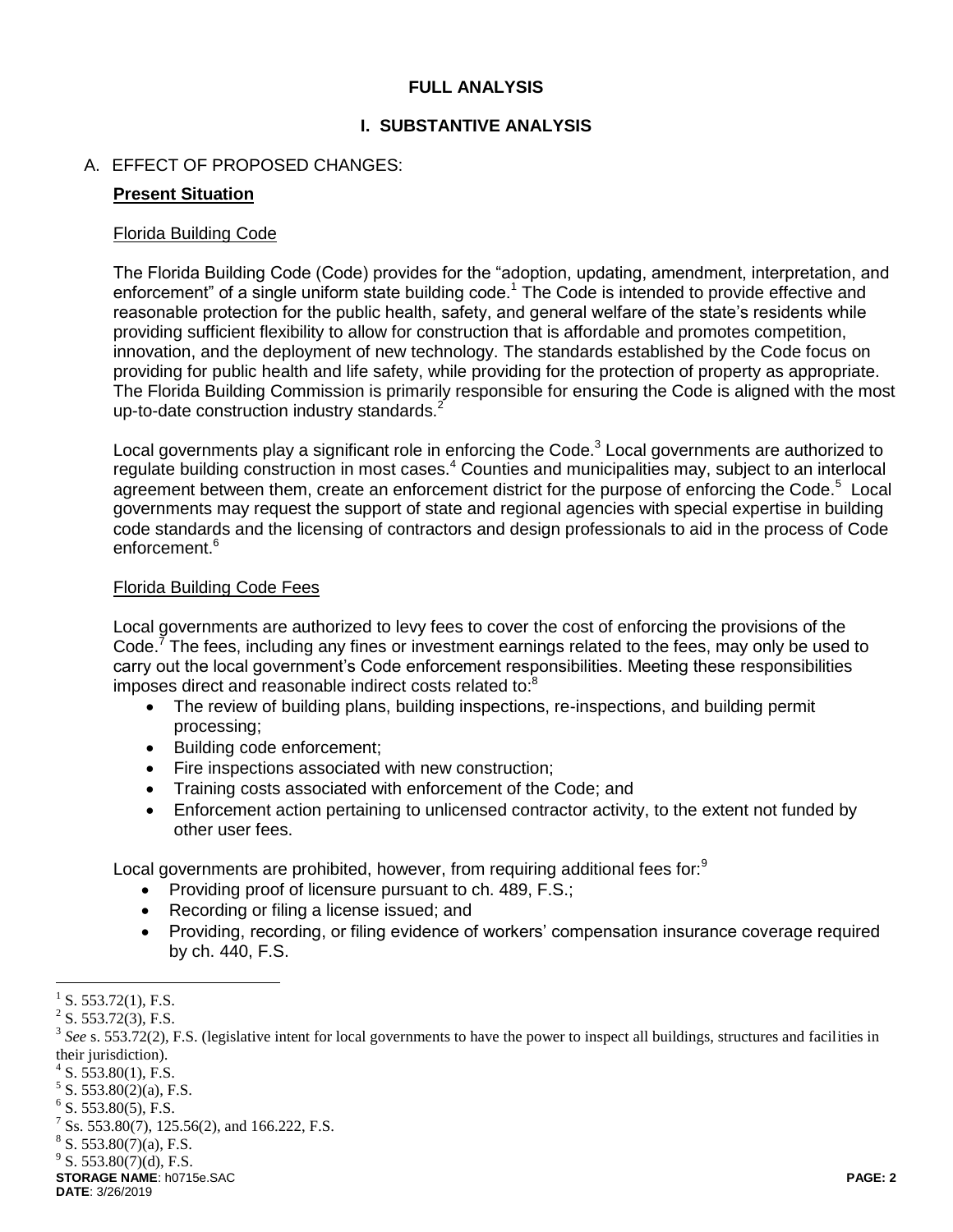When creating its fee schedule, a local government may not levy fees (including fines and investment earnings related to fees) that generate total estimated annual revenue that would exceed the total estimated annual cost of its enforcement activities.<sup>10</sup> If any excess funds are accumulated, the local government has discretion to issue refunds or carry forward those funds into future years. Local governments are required to use "recognized management, accounting, and oversight practices" to ensure fees, fines, and investment earnings are maintained and used only for authorized purposes.<sup>11</sup>

Local governments may not use code enforcement fees to cover:<sup>12</sup>

- Planning and zoning, or other general government activities;
- Provide reduced cost or free inspections of public buildings;
- Public information requests, community functions, boards, and any program not directly related to enforcement of the Code;
- Enforcement and implementation of any other local ordinance, except for valid local amendments to the Code or ordinances directly related to enforcing the Code.

If a property owner chooses to utilize a private code inspection service operating under the provisions of s. 533.791, F.S., the local government must refund fees to the extent its expenditures were reduced by not incurring costs for inspecting the property.<sup>13</sup>

# **Effect of Proposed Changes**

The bill prohibits a local government from carrying forward an amount of funds generated by Code enforcement activities that exceeds the four-year rolling average of its operating budget for Code enforcement. The bill defines the term "operating budget" as excluding any amount held in reserves. If a local government would otherwise have an amount of carry forward funds that would exceed the allowed limit, the bill requires the local government to use those funds to rebate and reduce fees, and provide funding to non-profit organizations to expand training opportunities in the construction industry.

The bill creates an exception to the prohibition on local governments from carrying forward excess funds for those local governments that have established a Building Inspections Fund Advisory Board prior to 2019. Specifically, such boards consisting of five members from the construction stakeholder community and carrying an operating balance in excess of the average of its operating budget for the preceding four years may continue to carry such excess funds upon recommendation by the advisory board.

- B. SECTION DIRECTORY:
	- Section 1: Amends s. 553.80, F.S., relating to enforcement of the Florida Building Code.
	- Section 2: Provides an effective date of July 1, 2019.

# **II. FISCAL ANALYSIS & ECONOMIC IMPACT STATEMENT**

# A. FISCAL IMPACT ON STATE GOVERNMENT:

1. Revenues:

None.

 $\overline{a}$  $^{10}$  S. 553.80(7), F.S.

<sup>&</sup>lt;sup>11</sup> S. 553.80(7)(c), F.S.<br><sup>12</sup> S. 552.80(7)(b), E.S.

S.  $553.80(7)(b)$ , F.S.

 $^{13}$  S. 553.80(7), F.S.